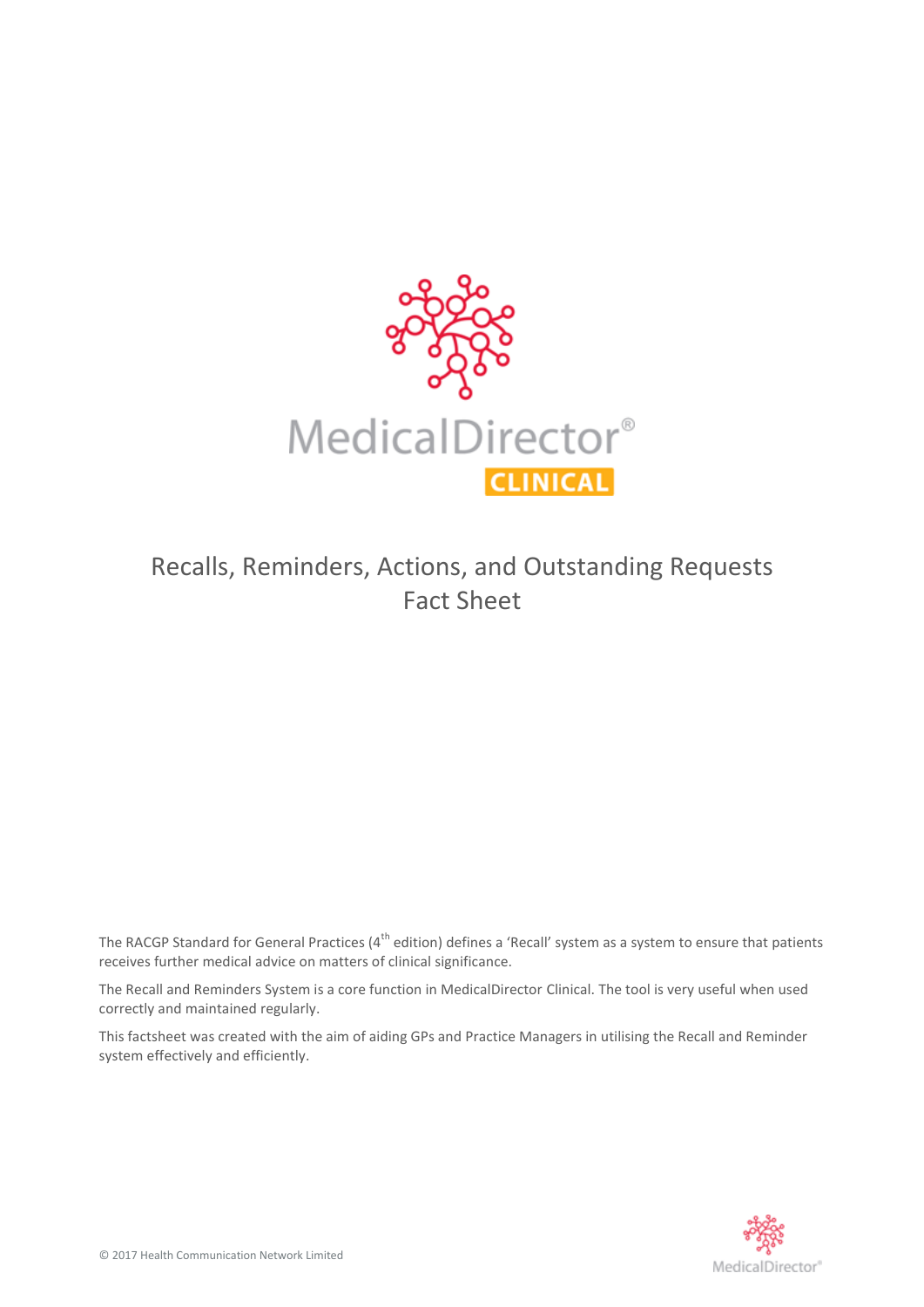# **Contents**

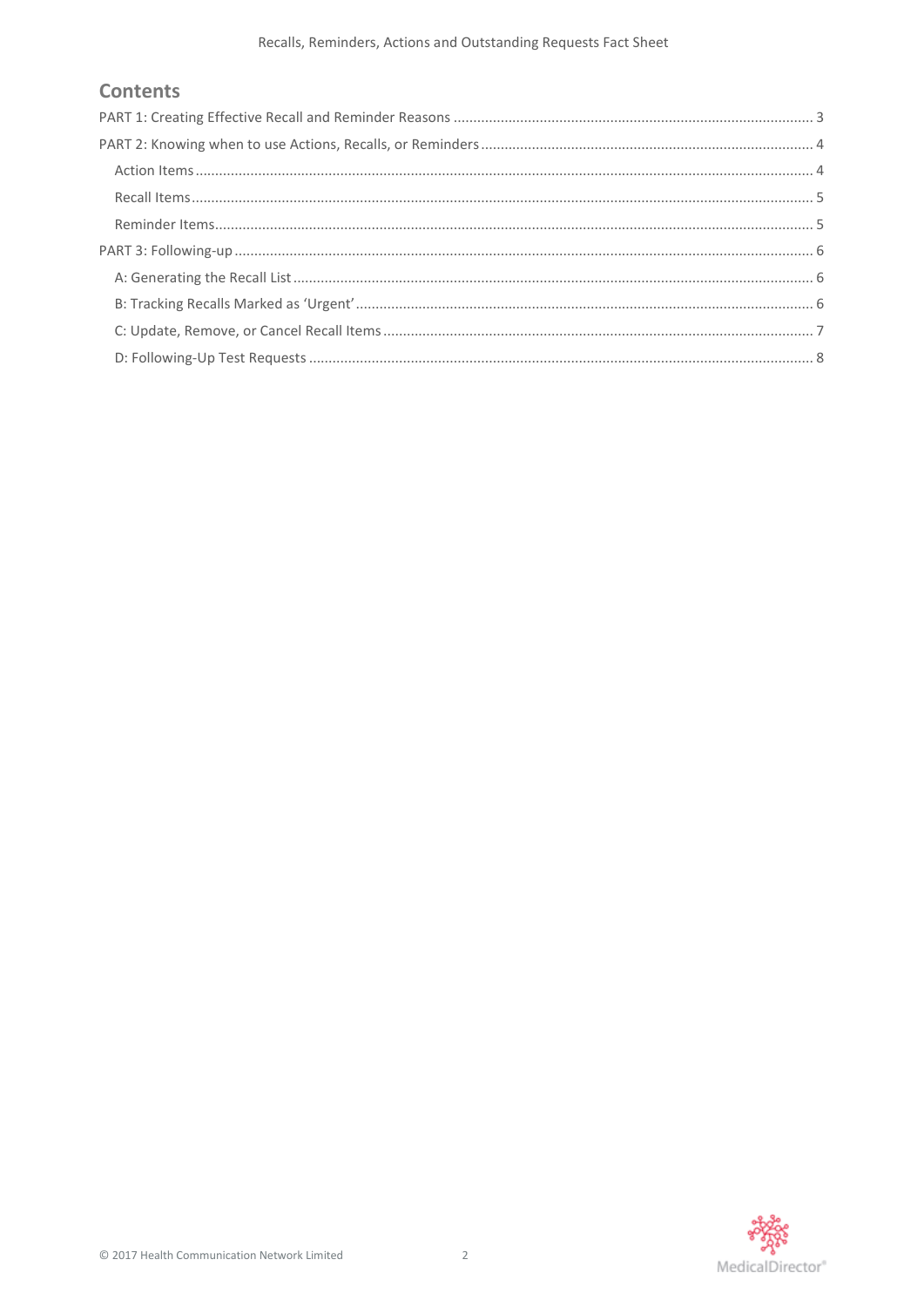# <span id="page-2-0"></span>PART 1: Creating Effective Recall and Reminder Reasons

A key factor in helping ensure an effective and manageable recall and reminder system is to create and define a clear and concise list of reasons. Ensure that staff members recognise the difference between a reminder and recall.

The RACGP Green Book  $(2^{nd}$  edition) defines recalls and reminders as:

"**Reminders** are used to initiate prevention, before or during the patient visit. They can either be opportunistic or proactive. **Recalls** are proactive follow-up to a preventive or clinical activity."

To do this:

- 1. From the main screen select **Tools > Options**.
- 2. Select the **Recall** tab.
- 3. Add, Edit, Delete to create an effective recall reason.

**Tips:** Some sites use an asterisk (\*) to indicate a recall, whilst others clearly define it in the reason itself, as seen on the example below (PAP SMEAR *RECALL* and PAP SMEAR *REMINDER*)

Reasons found in this list are not limited to recalls and reminders; the list is also available for creating Action List items.

One way of fully utilising the reason list is to include "Review" or "Follow-Up" in the list – this enables the clinician to add these reasons in their Action Items and them for following-up test results.

| Options                                                                                                                                                                                                                                                                                                                                                                                                                                                                                     |                                                        |             |  |       |  |                |  |          | $\mathbf{x}$ |  |
|---------------------------------------------------------------------------------------------------------------------------------------------------------------------------------------------------------------------------------------------------------------------------------------------------------------------------------------------------------------------------------------------------------------------------------------------------------------------------------------------|--------------------------------------------------------|-------------|--|-------|--|----------------|--|----------|--------------|--|
| Lists                                                                                                                                                                                                                                                                                                                                                                                                                                                                                       | <b>Network</b><br>Investigations                       |             |  | Links |  | Prompts        |  | Clinical | History      |  |
| General                                                                                                                                                                                                                                                                                                                                                                                                                                                                                     |                                                        | Prescribing |  |       |  | Progress notes |  | Practice |              |  |
|                                                                                                                                                                                                                                                                                                                                                                                                                                                                                             | Recall<br>PKI<br><b>RSD</b><br>Drug Support<br>Devices |             |  |       |  |                |  |          |              |  |
| Examination<br>Recall Reasons<br>ANNUAL HEALTH ASSESSMENT<br>∸<br>ASTHMA REVIEW<br><b>BLOOD PRESSURE REVIEW</b><br><b>CHOLESTEROL REVIEW</b><br>COLONOSCOPY<br>DEPO RALOVERA<br><b>DIABETES REVIEW</b><br>FULL MEDICAL CHECK-UP<br><b>GARDASIL DOSE 2</b><br><b>GARDASIL DOSE 3</b><br><b>GENERAL CHECK-UP</b><br><b>GLUCOSE</b><br><b>IMPLANON REPLACEMENT</b><br><b>INFLUENZA VACCINATION</b><br><b>INR REVIEW</b><br>MAMMOGRAPHY<br><b>PAP SMEAR RECALL</b><br><b>PAP SMEAR REMINDER</b> |                                                        |             |  |       |  |                |  |          |              |  |
| <b>PROSTATE REVIEW</b><br><b>SKIN CHECK</b><br><b>TETANUS VACCINATION</b><br>$\overline{\phantom{a}}$                                                                                                                                                                                                                                                                                                                                                                                       |                                                        |             |  |       |  |                |  |          |              |  |
| Edit<br>Add<br>Delete                                                                                                                                                                                                                                                                                                                                                                                                                                                                       |                                                        |             |  |       |  |                |  |          |              |  |
| Auto-capitalise names                                                                                                                                                                                                                                                                                                                                                                                                                                                                       |                                                        |             |  |       |  | Save           |  |          | Cancel       |  |

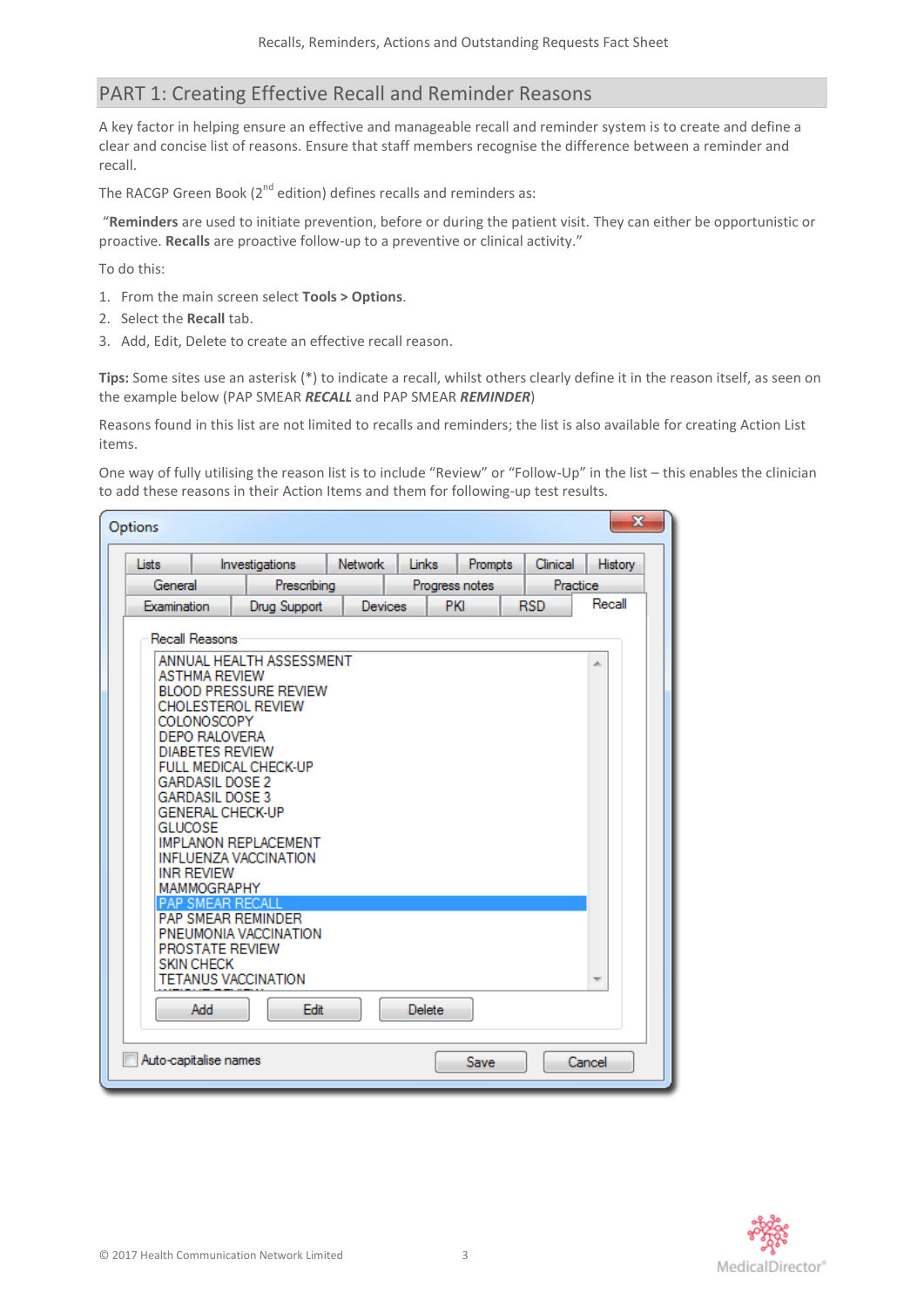# <span id="page-3-0"></span>PART 2: Knowing when to use Actions, Recalls, or Reminders

## <span id="page-3-1"></span>Action Items

Treat the 'Action List' feature in MedicalDirector Clinical like a reminder system. If there are any clinical items that need to be discussed with the patient such as reviewing weight and blood pressure, or referring them to a dietician, and, upon the patient's return a reminder is needed by the clinician, the 'Action List' is where this information needs to be stored.

When information is stored in the list, a pop-up reminder appears on-screen upon opening the patient's record.

To add to a specific patient's action list:

- 1. From the within the patient's clinical record, select the **Clinical menu > Action List**.
- 2. Click **Add**.
- 3. A list of pre-defined recall and reminders reasons will appear (as shown at right).
- 4. Select from the list or create a new one. Note that adding a new reason here will not automatically add it to the main list of reasons and reminders.
- 5. Enter the **Action Due Date**.
- 6. Click the **Save** button.

| <b>Add Action to List</b>                                 |      |                  |        |   |
|-----------------------------------------------------------|------|------------------|--------|---|
| Doctor:                                                   |      | Action Due Date: |        |   |
| Dr Sue Smith                                              |      | 13/11/2014 画▼    |        |   |
| Action description                                        |      |                  |        |   |
| <b>BLOOD PRESSURE REVIEW</b>                              |      |                  |        |   |
| ANNUAL HEALTH ASSESSMENT<br><b>ASTHMA REVIEW</b>          |      |                  |        |   |
| <b>BLOOD PRESSURE REVIEW</b><br><b>CHOLESTEROL REVIEW</b> |      |                  |        |   |
| <b>COLONOSCOPY</b><br><b>DEPO RALOVERA</b>                |      |                  |        | Ξ |
| <b>DIABETES REVIEW</b>                                    |      |                  |        |   |
| FULL MEDICAL CHECK-UP<br><b>GARDASIL DOSE 2</b>           |      |                  |        |   |
|                                                           |      |                  |        |   |
|                                                           | Save |                  | Cancel |   |

If anything is due in the next 7 days, the 'Action List' appears upon opening the patient's record.

| x<br><b>Outstanding Actions</b>                                    |            |              |                              |  |  |  |
|--------------------------------------------------------------------|------------|--------------|------------------------------|--|--|--|
| Show all actions<br><b>Outstanding Actions for the Next 7 Days</b> |            |              |                              |  |  |  |
| Date Due                                                           | Date Added | Doctor       | Action                       |  |  |  |
| 13/11/2014                                                         | 13/11/2014 | Dr Sue Smith | <b>BLOOD PRESSURE REVIEW</b> |  |  |  |
| 14/11/2014                                                         | 13/11/2014 | Dr Sue Smith | <b>DIABETES REVIEW</b>       |  |  |  |
| 17/11/2014                                                         | 13/11/2014 | Dr Sue Smith | <b>WEIGHT REVIEW</b>         |  |  |  |
|                                                                    |            | m            |                              |  |  |  |
| Add<br>Delete<br>Mark as performed<br>Close                        |            |              |                              |  |  |  |

The Action List can also be used to remind clinicians and staff if they need to chase any test result. For example, you can use the Action List to add a reminder message for yourself to remind you to follow-up any Pathology or Imaging exams (for example) that you have requested.

Actions need to be marked as performed when the action is complete. This ensures that the list is kept clean and organised. For social reminders such as 'Thank patient for Christmas Card', click 'Delete'.

Note that once an action has been marked as complete, it is removed from the list.

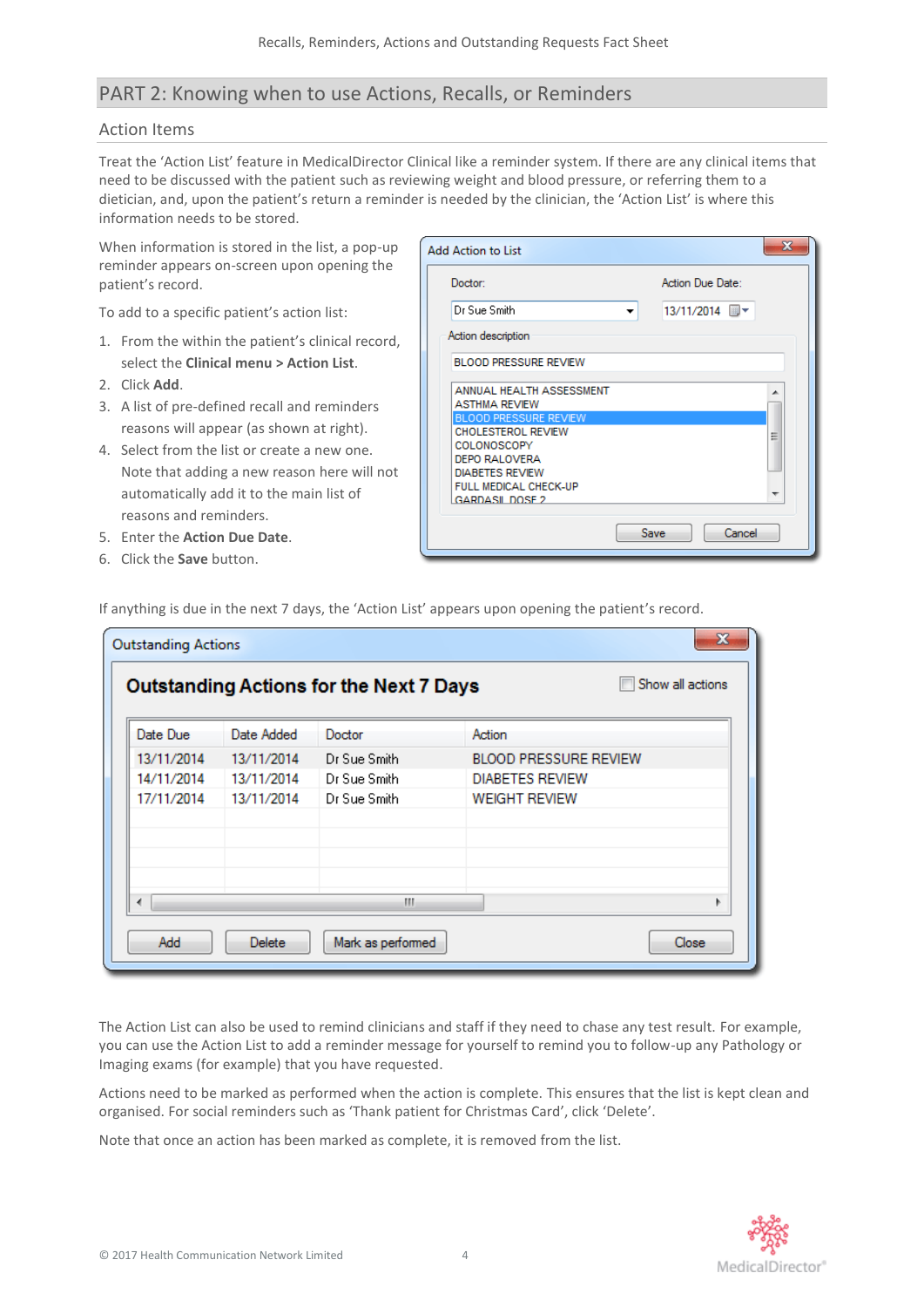#### <span id="page-4-0"></span>Recall Items

If there is a clinically-significant request, or tests that need to be recorded or followed-up, this type of information needs to be added as a 'Recall'.

To add Recall items:

- 1. Open the patient's record.
- 2. Click the Recalls button. **If a** patient already has a recall due, a ringing telephone icon appears beside the button.
- 3. Choose the reason from the list. Unless the reason is new do not click 'Add'. Use discretion when clicking 'Add', as it means that the reason will be saved in the main list of Recall reasons, and hence can be seen by all users.

| <b>Recall Items</b>    | Doctor / User:                                                                                                                                                                                                                                                                                                                   |                                                                                                               | 23                                             |
|------------------------|----------------------------------------------------------------------------------------------------------------------------------------------------------------------------------------------------------------------------------------------------------------------------------------------------------------------------------|---------------------------------------------------------------------------------------------------------------|------------------------------------------------|
| <b>All Stored Reca</b> | Dr. Sue Smith<br>Reason for Recall                                                                                                                                                                                                                                                                                               | ▼<br>Recall Date:                                                                                             | eted or removed                                |
| Reason                 |                                                                                                                                                                                                                                                                                                                                  |                                                                                                               | <b>Last Actio</b>                              |
|                        | <b>MAMMOGRAPHY</b>                                                                                                                                                                                                                                                                                                               | 13/11/2016                                                                                                    | ▦▾                                             |
| $\overline{ }$         | <b>GARDASIL DOSE 2</b><br><b>GARDASIL DOSE 3</b><br><b>GENERAL CHECK-UP</b><br><b>GLUCOSE</b><br><b>IMPLANON REPLACEMENT</b><br><b>INFLUENZA VACCINATION</b><br><b>INR REVIEW</b><br><b>MAMMOGRAPHY</b><br><b>PAP SMEAR RECALL</b><br><b>PAP SMEAR REMINDER</b><br>PNEUMONIA VACCINATION<br>PROSTATE REVIEW<br><b>SKIN CHECK</b> | ዹ<br>Options<br>Return urgently<br>Once only Recall<br>Interval<br>$\overline{2}$<br>$\overline{\phantom{a}}$ | <b>Weeks</b><br><b>Months</b><br>O Years<br>ь. |
| Red - Urgent<br>Print  | Add<br>Edit<br><b>Delete</b>                                                                                                                                                                                                                                                                                                     | Save                                                                                                          | Close<br>Cancel                                |

Please be mindful when clicking 'Return Urgently', as this may work differently for every patient. For example, it may be urgent for a 50-year old woman to return for mammography in 2 years' time, whilst for another patient it may be that it is very urgent that the patient returns the same week.

- 4. If the reminder is one-off, tick the **Once only Recall** option.
- 5. Click the **Save** button.

## <span id="page-4-1"></span>Reminder Items

Reminders are entered in the same way as recalls. Reminders are either opportunistic or proactive, as these reminders are targeted at patients who need to be prompted to have their test or shots taken.

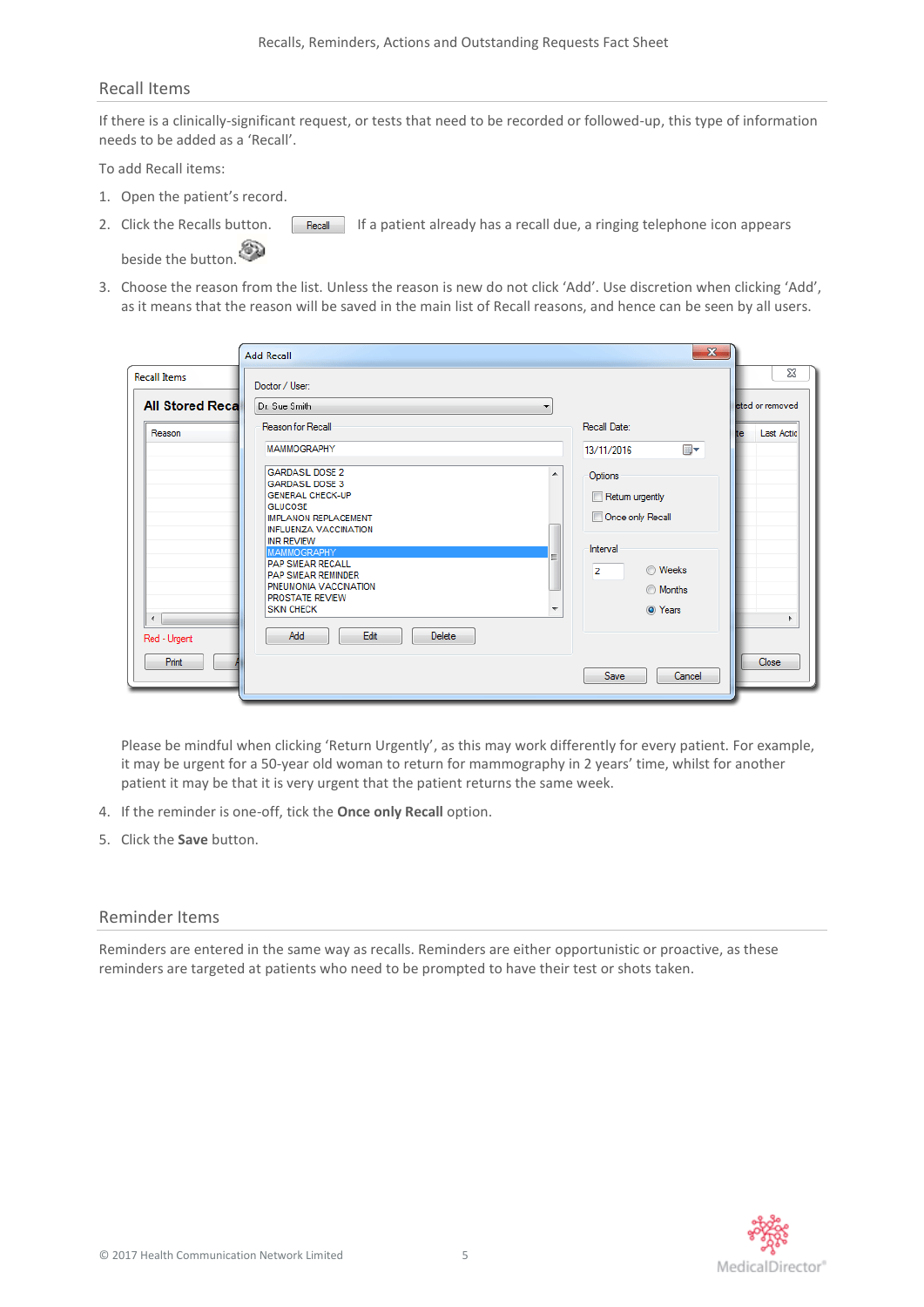## <span id="page-5-0"></span>PART 3: Following-up

There are several access points in MedicalDirector Clinical to follow-up on outstanding test results, referrals, and recalls.

Usually Admin Staff manage the recall and reminder system. A user may opt to print a list for the clinicians to check, or use mail merge and send said letters to the patients.

## <span id="page-5-1"></span>A: Generating the Recall List

The recall list is helpful in following a patient's clinical progress; the list can be used to send out reminders to patients who are at risk (e.g. biennial recall for all women aged 50-59, due for a mammogram) or to target serious and urgent recalls (e.g. abnormal results).

To generate the Recall list:

- 1. From Main Screen select **Search > Recall**.
- 2. Select the reasons and intervals from the list.
- 3. Tick on any other criteria applicable to your search.
- 4. Click the **OK** button.
- 5. Urgent Recalls are shown in red. If you want to see *only* urgent recalls, tick the 'Show Urgent Recalls' box.

### <span id="page-5-2"></span>B: Tracking Recalls Marked as 'Urgent'

It is advisable to print a list of urgent recalls every day, with all reasons selected. If a recall is marked as urgent, it is imperative that contact is made with the patient.

To track contact with the patient:

- 1. Select a Recall entry from the list.
- 2. Click the **Recall Actions** button.
- 3. Click the **Add** button.
- 4. Enter necessary information.

| <b>Recall Actions</b>                                             | $\mathbf{x}$<br><b>Add Recall Action</b>                                                                                                                          | X                                               |
|-------------------------------------------------------------------|-------------------------------------------------------------------------------------------------------------------------------------------------------------------|-------------------------------------------------|
| Patient: Jennifer ANDREWS (DOB: 20/04/1970<br>Reason: MAMMOGRAPHY | Performed By:<br>Dr. Sue Smith<br>▼                                                                                                                               | Due Date: 13/11/2016<br>Include deleted actions |
| Perfort<br>Date Performed<br><b>Action Taken</b>                  | Action Taken:<br>Mobile Telephone<br>▼                                                                                                                            |                                                 |
| 13/11/2014<br>DrAP<br>Audit<br>$\overline{4}$                     | Date:<br>$13/11/2014$ $\rightarrow$<br>Comment:<br>1st attempt: rang patient's mobile phone. No-one answered. Left a message<br>asking patient to call back ASAP. |                                                 |
| Edit<br>Print<br>Add                                              | <b>Save</b><br>Close                                                                                                                                              | Close                                           |

5. Click the **Save** button.

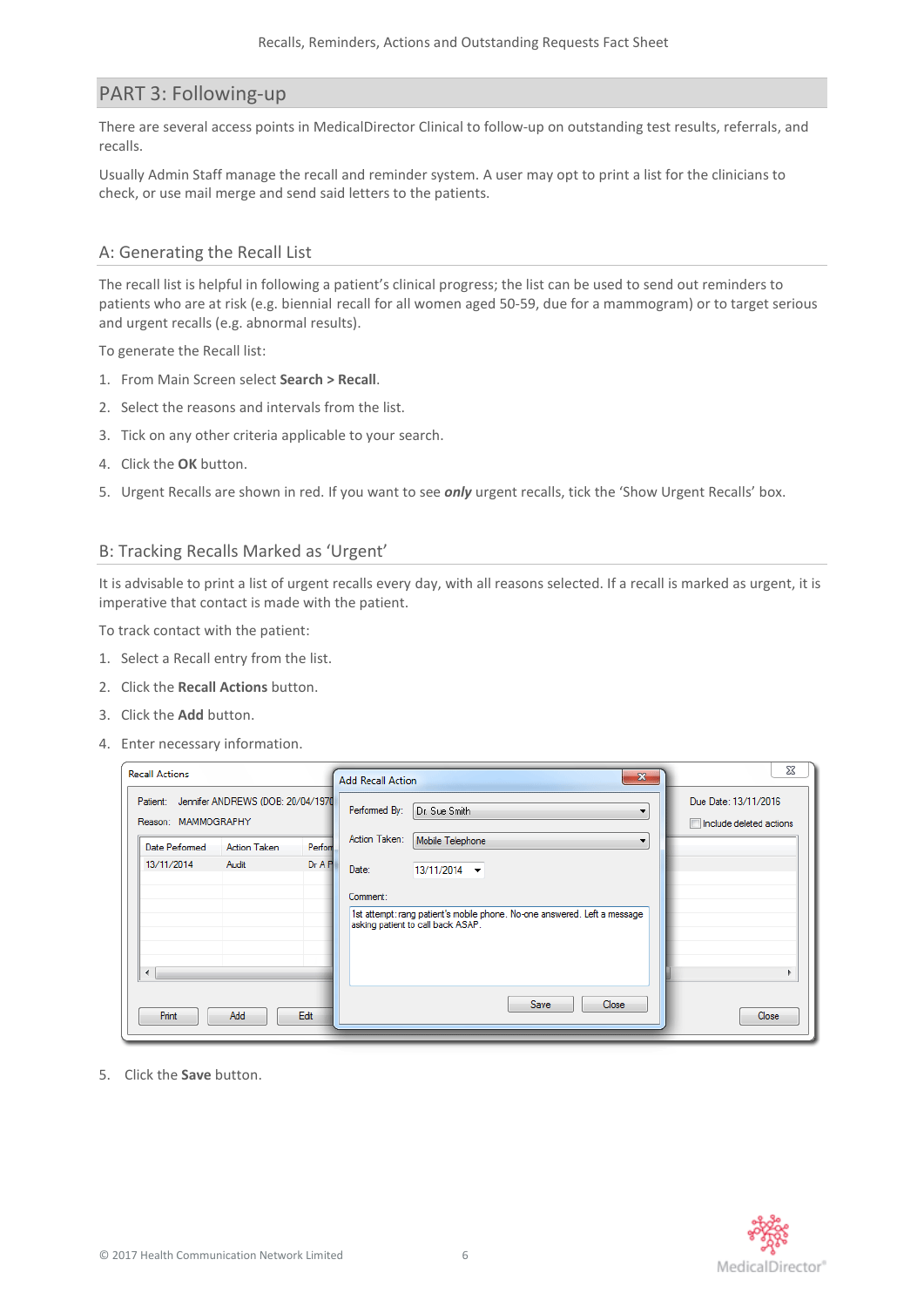#### Recalls, Reminders, Actions and Outstanding Requests Fact Sheet

Note: Any saved recall actions can be seen in the lower section of the Recall Items window.

| <b>Recall Items</b>                                            |                               |                            |                         |                                       |                    | $\overline{\phantom{a}}$ $\overline{\phantom{a}}$ $\overline{\phantom{a}}$ $\overline{\phantom{a}}$ $\overline{\phantom{a}}$ $\overline{\phantom{a}}$ $\overline{\phantom{a}}$ $\overline{\phantom{a}}$ $\overline{\phantom{a}}$ $\overline{\phantom{a}}$ $\overline{\phantom{a}}$ $\overline{\phantom{a}}$ $\overline{\phantom{a}}$ $\overline{\phantom{a}}$ $\overline{\phantom{a}}$ $\overline{\phantom{a}}$ $\overline{\phantom{a}}$ $\overline{\phantom{a}}$ $\overline{\$ |
|----------------------------------------------------------------|-------------------------------|----------------------------|-------------------------|---------------------------------------|--------------------|---------------------------------------------------------------------------------------------------------------------------------------------------------------------------------------------------------------------------------------------------------------------------------------------------------------------------------------------------------------------------------------------------------------------------------------------------------------------------------|
| All<br>Range:                                                  | ۰                             | 31/12/9998<br>End Date:    | ⊞∽                      | Include completed and deleted recalls |                    |                                                                                                                                                                                                                                                                                                                                                                                                                                                                                 |
| Edit<br>Update<br>Delete<br>Print List - Progress Notes<br>Add |                               |                            |                         |                                       |                    |                                                                                                                                                                                                                                                                                                                                                                                                                                                                                 |
| Recall Reason                                                  | Due Date                      | Date Added                 | <b>Last Action Date</b> | Last Action By                        | <b>Last Action</b> | Once Or                                                                                                                                                                                                                                                                                                                                                                                                                                                                         |
| BLOOD PRESSU 5/09/2017                                         |                               | 31/08/2016 1:22 31/08/2016 |                         | Dr A Practitioner                     | Telephone Mobile   |                                                                                                                                                                                                                                                                                                                                                                                                                                                                                 |
| ∢                                                              | Ш                             |                            |                         |                                       |                    |                                                                                                                                                                                                                                                                                                                                                                                                                                                                                 |
| <b>Action Taken</b>                                            | Date Performed                | Performed By               | <b>Contact Attempt</b>  | Comments                              |                    | Date Deleted                                                                                                                                                                                                                                                                                                                                                                                                                                                                    |
| Audit                                                          | 31/08/2016                    | Dr A Practitioner          | No                      | New recall: BLOOD PRESS               |                    |                                                                                                                                                                                                                                                                                                                                                                                                                                                                                 |
| Telephone Mobile                                               | 31/08/2016                    | Dr A Practitioner          | <b>Yes</b>              | 1st attempt. Rang patient's           |                    |                                                                                                                                                                                                                                                                                                                                                                                                                                                                                 |
| ∢                                                              |                               | m.                         |                         |                                       |                    |                                                                                                                                                                                                                                                                                                                                                                                                                                                                                 |
| Edit<br>Add                                                    | <b>Show Deleted</b><br>Delete | $Print -$                  |                         |                                       |                    | Close                                                                                                                                                                                                                                                                                                                                                                                                                                                                           |

## <span id="page-6-0"></span>C: Update, Remove, or Cancel Recall Items

After making contact with patients, the user has three options regarding what to do with the recall list; Update, Remove, or Cancel.

- **Update** will delete any 'once-only' recalls and reset the dates for those that repeat. E.g. Current year is 2014 - a recall that occurs every 2 years will be reset to come up again in 2016.
- **Remove** will delete the recalls from appearing in future.
- **Cancel** will not do anything, and recalls will remain in the list with the same information.

| Update recalls                                                                                                            |                                        |
|---------------------------------------------------------------------------------------------------------------------------|----------------------------------------|
| Would you like to update these recalls?                                                                                   |                                        |
| Click on the 'Update' button to update all the<br>displayed recalls by adding their recall interval to their<br>due date. | Update<br>Add recalls to action list V |
| Click on the 'Remove' button to remove all the<br>displayed recalls from the database.                                    | Remove                                 |
| Click on the 'Cancel' button to leave all the displayed<br>recalls in the database with their current recall date.        | Cancel                                 |

By ticking the **Add recalls to action list** check box, recalls are added to the Outstanding Action Item list and hence will come up each time the clinician opens the patient's record.

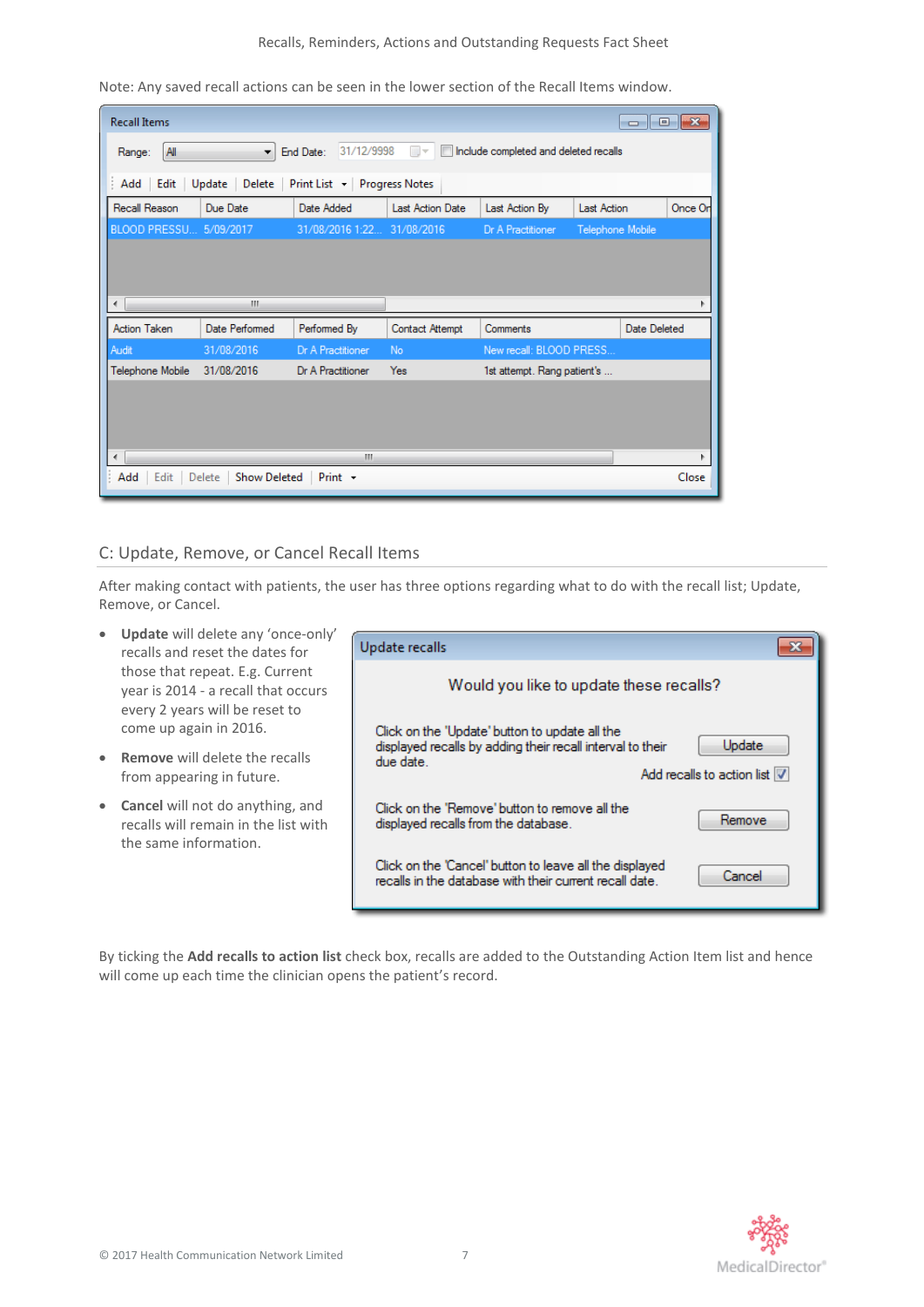## <span id="page-7-0"></span>D: Following-Up Test Requests

#### **Using the Outstanding Request List**

The list of outstanding requests can be found under **Correspondences > Outstanding Requests**. A user can print this list and follow-up accordingly.

| <b>ALL</b> Request List                                                        |                                                           |                                                               |                                           |                            | -23<br>▣                                           |
|--------------------------------------------------------------------------------|-----------------------------------------------------------|---------------------------------------------------------------|-------------------------------------------|----------------------------|----------------------------------------------------|
| <b>Outstanding Requests:</b><br>All Doctors<br>V Include deleted requests<br>۰ |                                                           |                                                               |                                           |                            |                                                    |
| Request date                                                                   | Name                                                      | <b>Tests Requested</b>                                        | Doctor                                    | Laboratory                 | ∸<br>Clinical details                              |
| 17/08/2012<br>15/05/2012<br>02/01/2012                                         | Jennifer Andrews<br><b>Fred Andrews</b><br>Penny Anderson | FBE: E/LFTs. Iron<br>X-ray - Chest<br>Cervical Cytology       | Dr A Practi<br>Dr A Practi<br>Dr A Practi | DEMOTOWN PA                | Lump in right breast; Tin<br>Last smear: 02/01/201 |
| 10/06/2011<br>25/08/2010                                                       | Penny Anderson<br>Jennifer Andrews                        | X-ray - Shoulder (L)<br>Cervical Cytology                     | Dr A Practi<br>Dr A Practi                | DEMOTOWN IM                | ? Fracture<br>Last smear: 20/01/19!                |
| 25/08/2008<br>22/03/2008<br>05/12/2006                                         | Jennifer Andrews<br>Melissa Andrews<br>Jennifer Andrews   | Cervical Cytology<br>Skin Allergy Tests<br>E/LFT <sub>s</sub> | Dr A Practi<br>Dr A Practi<br>Dr A Practi | DEMOTOWN PA<br>DEMOTOWN PA | Last smear: 20/01/19!<br>Reoccuring Hives          |
| 10/10/2006<br>04/02/2000                                                       | Jennifer Andrews<br>Maureen Andrews                       | FBE, Iron Studies,<br><b>ESR</b> Histopatholo<br>ш            | Dr A Practi<br>Dr A Practi                | DEMOTOWN PA                |                                                    |
| Search                                                                         | <b>Print</b>                                              | <b>Delete</b>                                                 | Close                                     |                            |                                                    |

#### **Using the Action List**

Aside from being able to view an Action List per-patient, a user can see *all* items that are not yet completed, by accessing the list from the main menu, by selecting **Clinical > Outstanding Actions**.

| <b>ALL</b> Outstanding Actions |                            |            |                           |                           | $\mathbb{R}$<br>o lo |  |  |  |
|--------------------------------|----------------------------|------------|---------------------------|---------------------------|----------------------|--|--|--|
| <b>Outstanding Actions</b>     |                            |            |                           |                           |                      |  |  |  |
| <b>Filter by Doctor</b>        | <b>Filter by Action</b>    |            |                           | Include inactive patients |                      |  |  |  |
| All Doctors                    | All<br>▼                   |            | Include past actions<br>▼ |                           |                      |  |  |  |
| Patient                        | Action                     | Due Date   | Doctor                    | Chart No.                 | Date Added           |  |  |  |
| Penny Anderson                 | <b>DIABETES REVIEW</b>     | 13/12/2010 | Dr. A. Practitioner       | 345677                    | 01/11/2007           |  |  |  |
| Penny Anderson                 | <b>GARDASIL DOSE 2</b>     | 15/12/2010 | Dr. A. Practitioner       | 345677                    | 01/11/2007           |  |  |  |
| David Anderson                 | <b>DIABETES REVIEW</b>     | 21/12/2010 | Dr. A. Practitioner       | 345                       | 01/11/2007           |  |  |  |
| David Anderson                 | <b>ASTHMA REVIEW</b>       | 24/12/2010 | Dr. A. Practitioner       | 345                       | 01/11/2007           |  |  |  |
| David Anderson                 | <b>TETANUS VACCINATION</b> | 18/01/2011 | Dr. A. Practitioner       | 345                       | 01/11/2007           |  |  |  |
| David Anderson                 | <b>RESP REVIEW</b>         | 16/02/2011 | Dr. A. Practitioner       | 345                       | 01/11/2007           |  |  |  |
| David Anderson                 | <b>BP REVIEW</b>           | 15/03/2011 | Dr. A. Practitioner       | 345                       | 01/11/2007           |  |  |  |
| Save                           | Print<br>Labels            | Mail merge | <b>Delete</b><br>Mark     | Close                     |                      |  |  |  |

- o As mentioned above, the Action List can also be used to remind clinicians and staff if they need to chase any test result.
- o The list can be filtered by 'Clinician' or 'Action'. There is also the option to include inactive patients and past actions.
- o Check the list regularly. Keep the list current by marking any completed items and deleting any duplication or past social reminder.

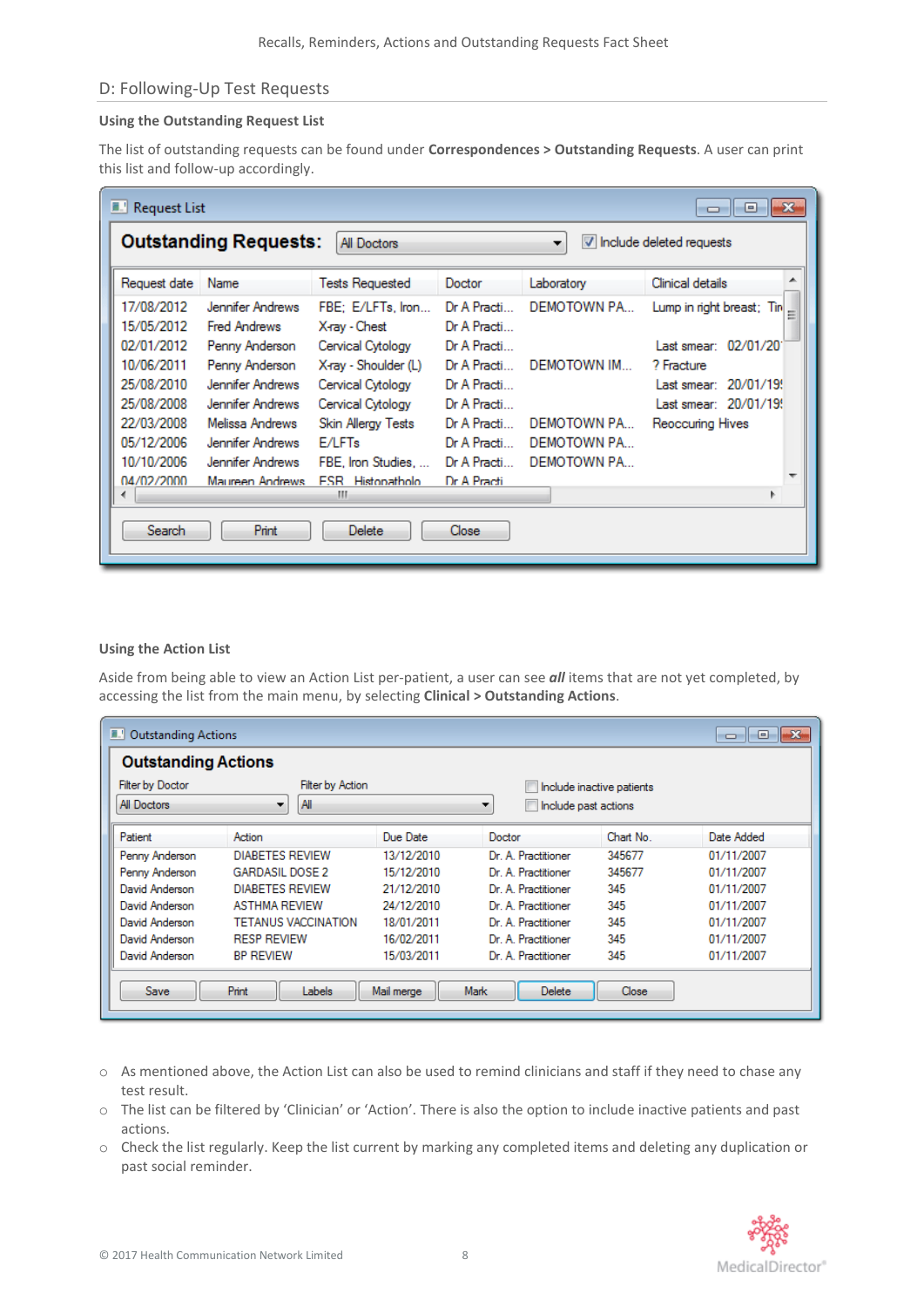#### **Using the Holding File**

Test results can be received by the system electronically or manually. Test results are stored in the 'Holding File' area. Staff admin can import or scan test results and assign them to a patient and clinician. The clinician needs to review this list and, depending on the result, take action.

For example if a blood test result has come back for a patient and it indicates a dangerously high cholesterol level, the clinician should mark it as 'Return Urgently' and 'Add Recall'. In this way the result will show both in the patient record as a 'Recall' and also in the 'Recall List' for use by Administration staff.

From the main menu select **Correspondence > Check Holding File…**



#### **Some Options in the Holding File:**

**Action:** Calls the Action window, and allows the user to assign certain actions such as 'Discuss', 'Return Urgently' and others. It can also be customised.

**No Action:** Click to indicate that no actions are required regarding the selected Result.

**Discuss:** Click to indicate that there is a need to discuss the result with the patient.

**Return Urgently:** Marks the selected item as 'Return Urgently'.

**Add Recall:** Click t[o create a Recall](file:///C:/Users/mariettab/Desktop/8661.htm) notification for the patient.

**Note:** To keep the Outstanding Request list clean and manageable, once the result is received in the Holding File, the request must be deleted from the Outstanding Request list. However, please note that a single request can hold several different requests.